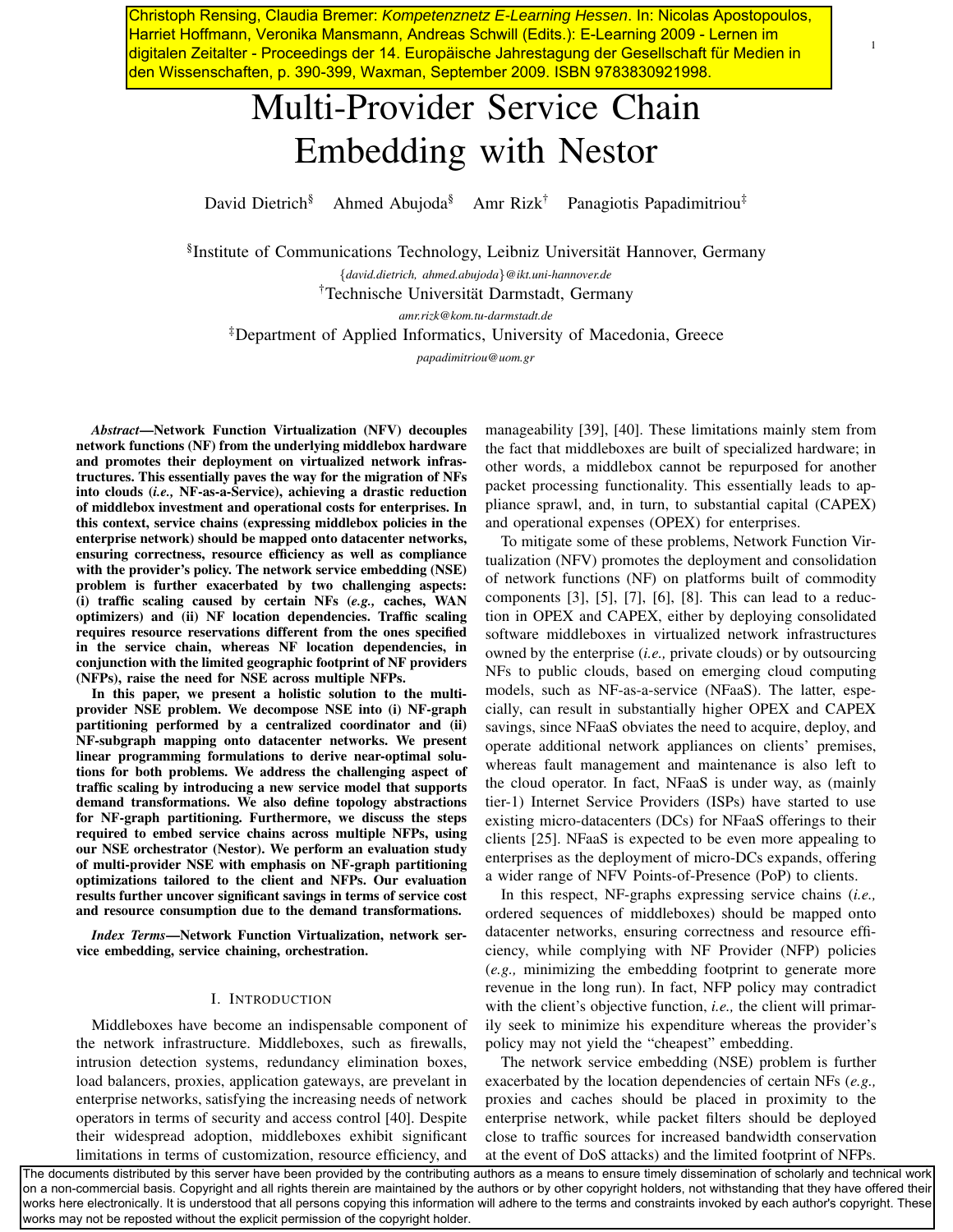More precisely, a single NFP may not satisfy the location constraints of all NFs in a service chain (*i.e.,* the NFP may not have NFV PoPs close to all end-points of the service chain), raising the need for NSE across multiple providers. Such embeddings should satisfy the objectives of clients (*e.g.,* expenditure minimization) and providers (*e.g.,* revenue maximization), whereas embedding methods should address the intricacies of multi-provider aspects (*i.e.,* restrictions in the resource and network topology information disclosed by NFPs to third parties) [21]. Existing solutions for multi-provider virtual network (VN) mapping [21], [29] generate embeddings based on VN graphs with specific bandwidth demands on each edge. This highly abstract service model cannot represent service chain resource demands, given the fact that certain NFs (*e.g.,* caches, redundancy elimination boxes) may compress or amplify traffic, raising the need for resource reservations substantially different from the demands specified in the chain.

In this paper, we present a holistic approach to multiprovider NSE, addressing these issues. In particular, we propose a network service embedding orchestrator (Nestor), which generates efficient embeddings via network graph rendering, service chain partitioning among DCs, and chain segment mappings onto the DC networks. Nestor decouples service chain partitioning from NFPs by interposing a network service composition layer (NSCL) between the clients and the NFPs. Essentially, NSCL comprises a separate layer that handles the partitioning of service chains among NFPs, eliminating the need for negotiation and contracting between individual clients and multiple NFPs. Instead, a client merely needs to establish a contract with a single NSCL for multiprovider NSE. Such a layer is also employed in network virtualization architectures, *e.g.,* in GENI [4], 4WARD [1], [38], and CABERNET [47].

In this respect, our contributions are as follows:

- We derive linear programming formulations for service chain partitioning. We particularly provide two variants of a linear program (tailored to the client or the NFP) to assign NFs to DCs and subsequently generate NFsubgraphs (*i.e.,* request segments) mappable to DC networks, by employing virtual gateways for inter-segment traffic aggregation. To facilitate service chain partitioning, we define a topology abstraction that conceals all information that is deemed confidential by NFPs.
- We introduce a new service model to simplify the specification of network service requests and deal with trafficscaling NFs. With respect to the latter, the service model supports CPU and bandwidth demand transformations in the service chain.
- We design a linear program for the mapping of service chain segments onto DC networks (carried out by NFPs).
- We perform an evaluation study that sheds light into the tussles between contrasting provider and client objective functions.

In particular, the service model and service chain partitioning comprise novel aspects, as existing work on NSE does not take into account the traffic scaling caused by certain NFs, whereas most NSE methods are restricted to service mapping onto one or multiple NFV PoPs owned by the same NFP [19], [35], [37]. This paper extends our previous work in [20], by providing linear programming formulations for service chain partitioning and segment mapping to reduce the time complexity of the integer linear programs presented in [20]. We also provide a more elaborate NSE problem description, additional evaluation results, and extensive related work discussion.

The remainder of the paper is organized as follows. Section II describes the NSE problem. In Section III, we introduce our service model and topology abstractions for NSE. Section IV provides an overview of Nestor and discusses the steps required for the embedding of a service chain across multiple NFPs. In Sections V and VI, we present methods for NF-graph partitioning and the mapping of NF-subgraphs onto DC networks, respectively. In Section VII, we present our evaluation results and discuss the efficiency of Nestor. Section VIII discusses related work. Finally, in Section IX, we highlight our conclusions.

#### II. PROBLEM DESCRIPTION

Service chaining is a common abstraction for the expression of network service requirements [26], [36]. A service chain represents the exact sequence of NFs traversed by one or multiple flows. Fig. 1 illustrates an example of service chaining. In this example, two different groups of enterprise network users at one site (*e.g.,* front-desk and sales) access a web server cluster and a database server residing in another site. Traffic from both groups traverses a cache, firewall, and a redundancy elimination (RE) appliance, whereas the traffic of "Group A" is sent through a load balancer and a web application firewall.

A service chain can be expressed as an NF-graph. Each vertex in the graph represents an NF or an end-point, whereas each edge represents a virtual link connecting a pair of NFs or an NF with an end-point. Each vertex representing an NF is associated with a CPU demand and, possibly, with a location constraint (*e.g.,* relative to the location of an end-point). Each edge is also associated with a bandwidth demand.

NSE consists in mapping such NF-graphs across multiple DCs, such that all location constraints and resource demands are satisfied (Fig. 2). NSE optimization is subject to provider policies and Service Level Agreements (SLA) between NFPs and clients. In this paper, we are dealing with service mapping across DCs operated by multiple NFPs, since the footprint of individual NFPs may not satisfy the location dependencies of all NFs in the NF-graph.

In this respect, we decompose multi-provider NSE into two sub-problems: (i) NF-graph partitioning among DCs and (ii) NF-subgraph mapping onto a DC network. This approach to the NSE problem is mainly driven by the multi-provider intricacies. More specifically, we expect that NFP policies will be governed by today's ISP policies, *i.e.,* NFPs will restrict information disclosure and interoperability with third parties and especially competitors, such as other NFPs. Hence, NF-graph partitioning should be performed based on an abstract network view, *i.e.,* topology information which is not considered confidential by NFPs (we discuss such topology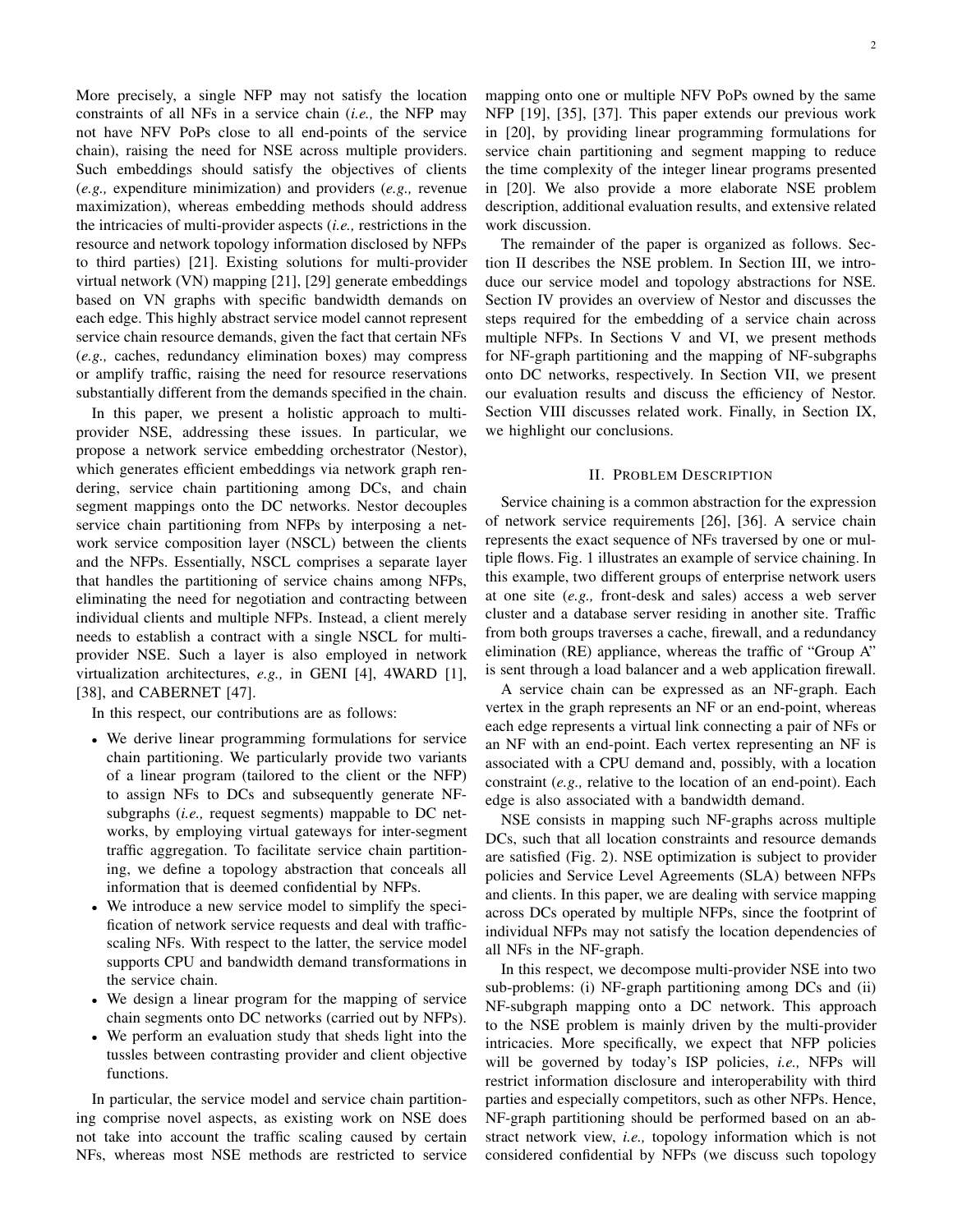

Fig. 1. Service chain example.

abstractions in Section III-B). To this end, we interpose a network service composition layer (NSCL) between the clients and the NFPs. In particular, the NSCL receives service chain specifications (*i.e.,* NF-graphs) from the client and partitions each NF-graph into NF-subgraphs assigned to separate DCs. We consider NSCL as a separate role from the NFP. As such, the NSCL is likely to be operated by a different organization. However, we do not preclude a single organization (*e.g.,* an ISP) fulfilling the roles of a NSCL and an NFP at the same time.

In the following, we delve into these NSE sub-problems from the perspective of policy and associated optimization objectives:

NF-graph partitioning. As NF-graph partitioning assigns NFs to DCs, NFPs will seek to balance the load across their DCs or will prefer to use DCs that can be reached through underutilized paths. In Section III-B, we discuss how NFPs can disclose DC preferences to the NSCL, allowing NSCL to optimize NF-graph partitioning according to the NFP policy (*e.g.,* DC load balancing). Furthermore, in Section VII-B we show that this NF-graph partitioning optimization generates more revenue for NFPs in the long run. On the other hand, a client will be mainly interested in minimizing his expenditure. Assigning NFs to underutilized DCs may not necessarily generate "cheap" embeddings for the client, as these DCs may have to be reached through longer and/or more expensive paths. The tussles between these different objective functions are of particular interest in our study. In this respect, in Section VII-B we investigate the impact of these two different objective functions on client's expenditure and NFPs' cumulative revenue.

NF-subgraph mapping. This consists in mapping NFsubgraphs (generated in the previous step) onto DCs networks (*i.e.,* the placement of NFs onto servers and the assignment of NF-subgraph edges onto physical network paths). The mapping should satisfy all resource requirements (*i.e.,* CPU, bandwidth) expressed in the NF-subgraph. Since the mapping is performed by the NFP (who has complete knowledge of the network topology and resource availability in his network), NF-subgraph mapping optimization will be based on the NFP policy. In this respect, we consider the minimization of the embedding footprint as the primary objective sought by the NFP. Since this minimizes the amount of resources reserved (as the heavily communicating components are placed in the same rack or server if possible), this will also incur low expenditure for the client. As such, in contrast to NF-graph partitioning, the objective functions of the NFP and the client are inline.

# III. SERVICE MODEL AND TOPOLOGY ABSTRACTIONS

In this section, we discuss two critical aspects of multiprovider NSE: (i) the suitability of existing service models for service chain specification and embedding, and (ii) NFP policy-compliant topology abstractions for NF-graph partitioning.

## *A. Service Model*

Existing VN embedding techniques (*e.g.,* [20], [29]) operate on a level of abstraction which is not suitable for NSE. The key difference lies in the particular information required for generating *correct* embeddings in both cases. In the case of VN embedding, existing solutions rely on VN graphs at which vertices represent virtual nodes, whereas edges express virtual links associated with a bandwidth demand. However, in the case of NSE, an embedding requires a NF-graph that takes the *order* and NF-specific *bandwidth demand transformations* into account.

These bandwidth demand transformations are associated with traffic-scaling NFs. More precisely, certain NFs, such as REs and caches, compress traffic, whereas other NFs (*e.g.,* packet multiplication, encryption) amplify traffic. The level of traffic scaling depends on various factors, such as the size and hit ratio for caches, the amount of duplicate content for RE, and the volume of traffic filtered by firewalls and intrusion detection systems (IDS). In this respect, Table I summarizes the traffic scaling of widely-used NFs, based on various studies [43], [12], [44]. A traffic scaling factor less than 1 implies traffic compression, whereas a traffic scaling factor greater than 1 entails traffic amplification.

Traffic-scaling NFs introduce complexity in NSE, as the bandwidth reservation on the ingress or egress link of a trafficscaling NF may have to be different from the bandwidth demand specified in the chain. This effect will further propagate to subsequent NFs in the chain. For instance, assume traffic from a remote web server is sent through a firewall and a web cache (both hosted and operated by a NFP on behalf of a client), before it reaches a client. Web caching will reduce the bandwidth required both at the ingress link of the cache and the firewall.

Traffic-scaling NFs raise the need for demand transformations not only for bandwidth but also for CPU. More



Fig. 2. Network service embedding.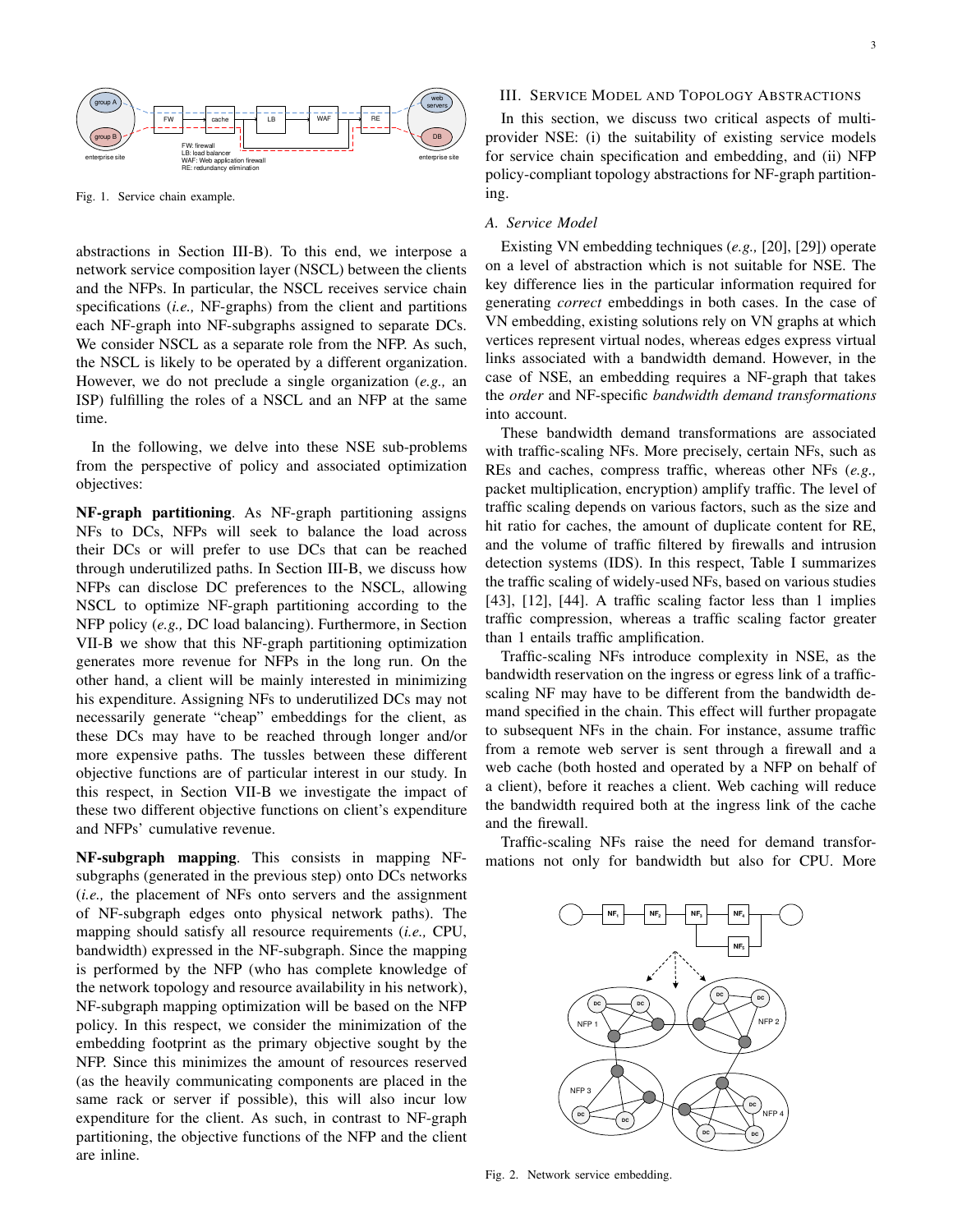TABLE I TRAFFIC SCALING BY NETWORK FUNCTIONS.

| <b>Network function</b> | <b>Traffic scaling</b> | Traffic scaling factor $(\varphi)$ |
|-------------------------|------------------------|------------------------------------|
| Flow monitoring         | Nο                     |                                    |
| Load balancer           | No                     |                                    |
| <b>NAT</b>              | No                     |                                    |
| RF.                     | Yes                    | 40-70% [43], 59-74% [12]           |
| VPN (IPsec)             | Yes                    | 105-228% (for 64-1500-byte         |
|                         |                        | packets) [44]                      |

specifically, the CPU demand for each NF can be derived based on the inbound traffic rate and the resource profile of each NF (*i.e.,* CPU cycles per packet). Resource profiles are available for a wide range of NFs [23], [22], while existing profiling echniques [45] can be applied to any flow processing workloads whose computational requirements are not known. Traffic scaling will affect the CPU resource reservations in the subsequent NFs in the chain. In the previous example, web caching will lower the CPU cycles needed for the firewall, since a fraction of HTTP traffic will be fetched from the cache.

In the following, we define a service model that enables resource demand transformations, simplifying the estimation of CPU and bandwidth demands. To this end, we initially introduce the traffic scaling factor  $\varphi_p^i$ , which is defined as the ratio of outbound traffic at port *p* of NF *i* over the aggregate inbound traffic at all ports. We particularly use the scaling factor per output port, since traffic may be split between multiple output ports depending on the outcome of packet processing. Our network service model consists of a NF-graph at which each vertex (corresponding to an NF) *i* is associated with a traffic scaling factor  $\varphi_p^i$  per port *p* (Fig. 3). Essentially,  $\varphi_p^i$  is used for the estimation of the bandwidth demand over each link, given the aggregate inbound traffic rate at each NF. The adjustment of  $\varphi_p^i$  for a traffic-scaling NF can be derived based on traffic statistics from middleboxes with the same functionality, deployed on the client's premises. In case such information is not available,  $\varphi_p^i$  can be adjusted based on statistics available from middlebox studies [43], [12], [44] or other network operators. Since achieving a very accurate estimation of  $\varphi_p^i$  may be difficult,  $\varphi_p^i$  can be set to the lowest traffic compression level or the highest level of traffic amplification (assuming a known range of traffic scaling, as shown in Table I). This approach ensures that bandwidth allocation will be sufficient, while any spare bandwidth can be distributed proportionally to the clients. After  $\varphi_p^i$  has been adjusted for each NF in the service chain, the client simply needs to specify the rate of the traffic generated at each endpoint. CPU demands do not need to be specified in this service model, as they can be directly computed based on the inbound traffic rate and the resource profile of each NF, as explained above.

#### *B. Topology Abstractions*

Topology abstractions are a prerequisite for NF-graph partitioning, since the NSCL will not have access to detailed substrate topology information. In this respect, we seek to identify topology abstractions that conceal any information deemed as confidential by NFPs. To this end, we take into account information disclosed by ISPs and cloud providers.



Fig. 3. Service model (*R* represents the traffic rate generated at an end-point and  $\varphi_p^i$  denotes the outbound to inbound traffic ratio at the port *p* of the NF *i*).

For example, ISPs often publish simplified PoP-level topologies [42], whereas cloud providers advertise resource types across different availability zones [2].

We depart from a PoP-level topology view that includes the Internet access points, NFV PoPs (*i.e.,* DCs), and peerings with neighbouring networks. Fig. 4(a) depicts such a topology spanning four NFPs and two ISPs. Since the end-points (*i.e.,*  $e_1, e_2$ ) are fixed, we need a network view that simplifies the estimation of the link costs between the end-points and the DCs. Based on Fig. 4(a), we derive an abstract network view that obscures the Internet access points and represents (i) a full mesh of DCs and peering nodes within each NFP (each link connecting a DC with a peering node or a pair of peering nodes corresponds to the shortest path between the respective nodes), and (ii) the peerings among NFPs (Fig. 4(b)). This topology abstraction combined with NF and link costs provides the required information for the estimation of the overall embedding cost.

The edges of this topology graph can be annotated with weights assigned by each NFP, according to the NFP's policies (*e.g.,* load balancing), similarly to the Multi Exit Discriminator (MED) attribute of the Border Gateway Protocol (BGP). A NFP may wish to incorporate DC utilizations into the weights of the adjacent links, avoiding the explicit advertising of DC utilization information. We particularly consider a link weight offset which is dynamically adjusted according to the DC utilization level. Link weights are used by our NF-graph partitioning formulation variant which is tailored to NFPs (Section V).

#### IV. NESTOR OVERVIEW AND MODEL

In this section, we provide an overview of Nestor and discuss the sequence of steps for service chain embedding. We further introduce the network model used in our formulations in the following sections. Nestor processes and embeds NFgraphs specified based on the service model presented in Section III-A. The topology abstraction in Section III-B represents the view of the NSCL on the substrate network topologies. To embed service chains, Nestor implements a NSE control plane, which is distributed across the NSCL, the NFPs, and the DCs deployed by each NFP. In our embedding framework, we assume trustworthy NFPs that disclose correct resource and topology information.

In the following, we discuss the steps for service chain embedding by Nestor: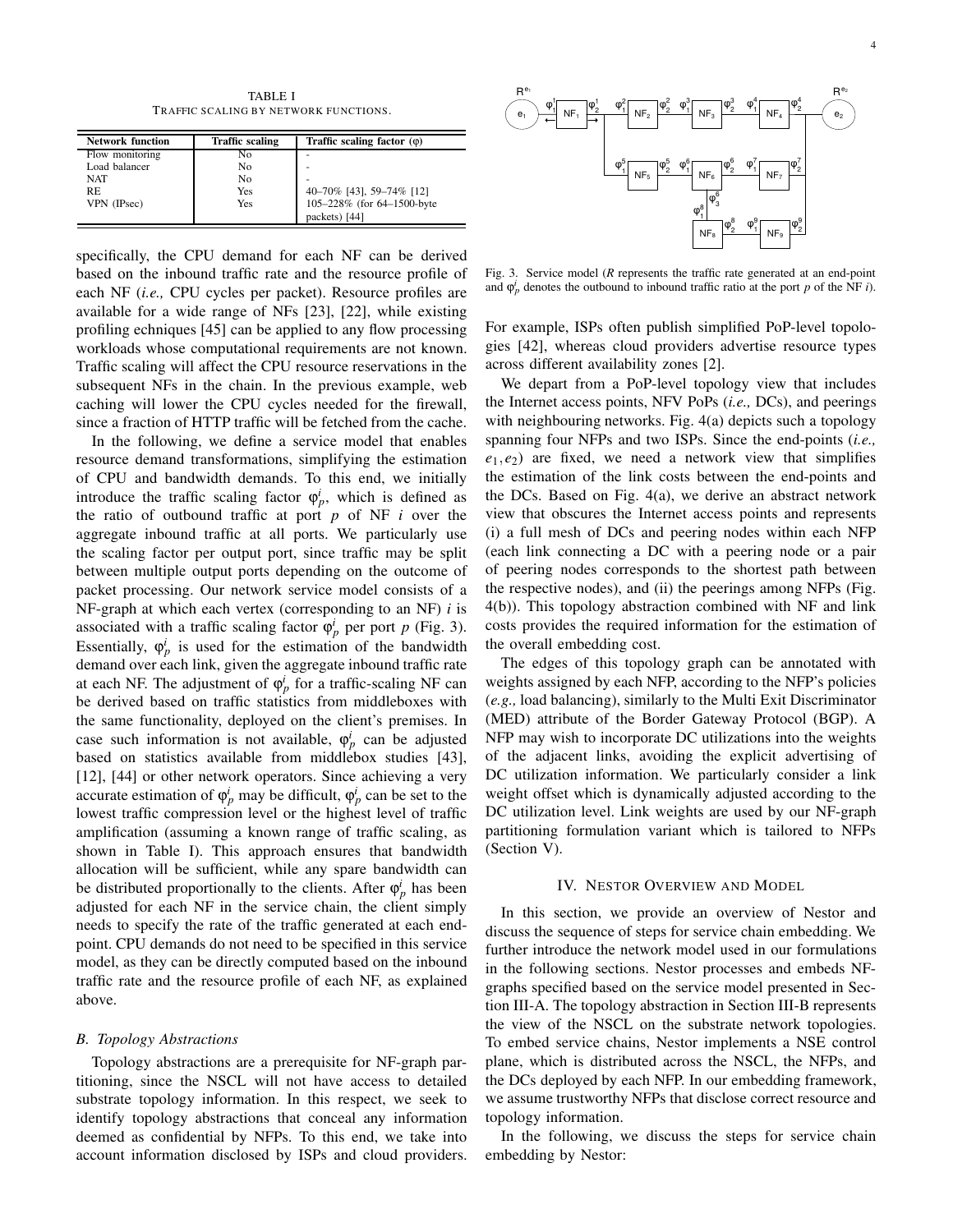

Fig. 4. Topology abstraction for request partitioning.

Graph Rendering. Graph rendering consists in the transformation of detailed topology graphs into topology abstractions that facilitate NF-graph partitioning while obscuring any confidential information for NFPs. Each NFP generates the topology abstraction for his own network and subsequently annotates the edges of the graph with the link costs (*e.g.,* cost per bandwidth unit) and optionally with weights representing link and DC preferences. The NSCL collects the graphs from all participating NFPs and stitches them together constructing an abstract network view that spans all NFPs (*i.e.,* Fig. 4(b)). Since NFPs may adjust link weights differently or pick weight values from different intervals, the NSCL uses *min-max normalization* to normalize the weights advertised by each NFP. This ensures that weights across different NFPs are comparable, when the NSCL partitions NF-graphs using weight minimization (see below). New topology abstractions are generated upon significant substrate topology changes or the participation of new NFPs<sup>1</sup>. Link weights are updated on the existing network graphs in response to changes in resource utilization levels or NFP policies.

NF-Graph Partitioning. NF-graphs are partitioned among NFPs, when there is no single NFP that satisfies the location dependencies of all NFs in the service chain. More precisely, the NSCL identifies a list of candidate  $DCs<sup>2</sup>$  for each requested NF by matching NF location constraints against each NFP's footprint. Subsequently, the NSCL uses two variants of a linear program (LP) for NF-graph partitioning, tailored to (i) the client (*i.e.,* expenditure minimization) or (ii) the NFPs (*i.e.,* weight minimization) based on the weights disclosed by NFPs.



(c) Generation of subgraphs with virtual gateways (VGW)

#### Fig. 5. NF-graph partitioning.

The NF-graph partitioning formulations are discussed in detail in Section V.

NF-graph segments are computed by the LP solver output with NF-to-DC assignments (Fig. 5(a)). First, the NSCL computes the total inbound and outbound bandwidth demand for each segment (Fig. 5(b)). Next, the NSCL generates a NFsubgraph, at which all inter-segment traffic traverses a virtual gateway (VGW), as shown in Fig. 5(c). This NF-subgraph allows the binding of the VGW with the DC network gateway, augmenting the mapping of each subgraph onto the assigned DC.

NF-Subgraph Mapping. Each NF-subgraph is mapped onto the assigned DC network by the corresponding NFP. This process does not require any topology abstractions, since each NFP has a complete view of the DC network topologies and the utilization of servers and links. We particularly consider 2-level hierarchical DC network topologies that provide sufficient capacity for data transfers between the few hundreds of servers deployed within each micro-DC. Nevertheless, our NFsubgraph mapping methods are also applicable to 3-layer fattree topologies, used for larger DCs. We assign NF-subgraphs to DC networks using an LP, which is discussed in detail in Section VI. The objective of NF-subgraph mapping is the minimization of the embedding footprint. We note that Nestor can accommodate NF-subgraph mapping methods with different objectives, in case an NFP wishes to exercise a different policy (*e.g.,* load balancing). Any such deviation from the mapping method promoted by Nestor is not expected to have system-wide implications. Instead, it will mainly affect the resource efficiency of the NFP that uses his own mapping algorithm.

In the following, we introduce models for the service chain requests and the substrate network. Both models are based on the abstractions presented in Section III.

**Request Model.** We use a directed graph  $G_F = (V_F, E_F)$  to express a service chain request. The set of vertices  $V_F$  includes

<sup>&</sup>lt;sup>1</sup>In our implementation, the amount of data required to encode the data structure used for the NFP topology (with 5 DCs), peerings, costs, and weights into an XML message is 2.6-2.8 KB.

 ${}^{2}$ DCs with cheap NF offerings and scarce resources may lead to request rejections, as such DCs are likely to be chosen for NF placement during the NF-graph partitioning step. This problem can be rectified by requiring from NFPs to stop advertising resources from highly utilized DCs.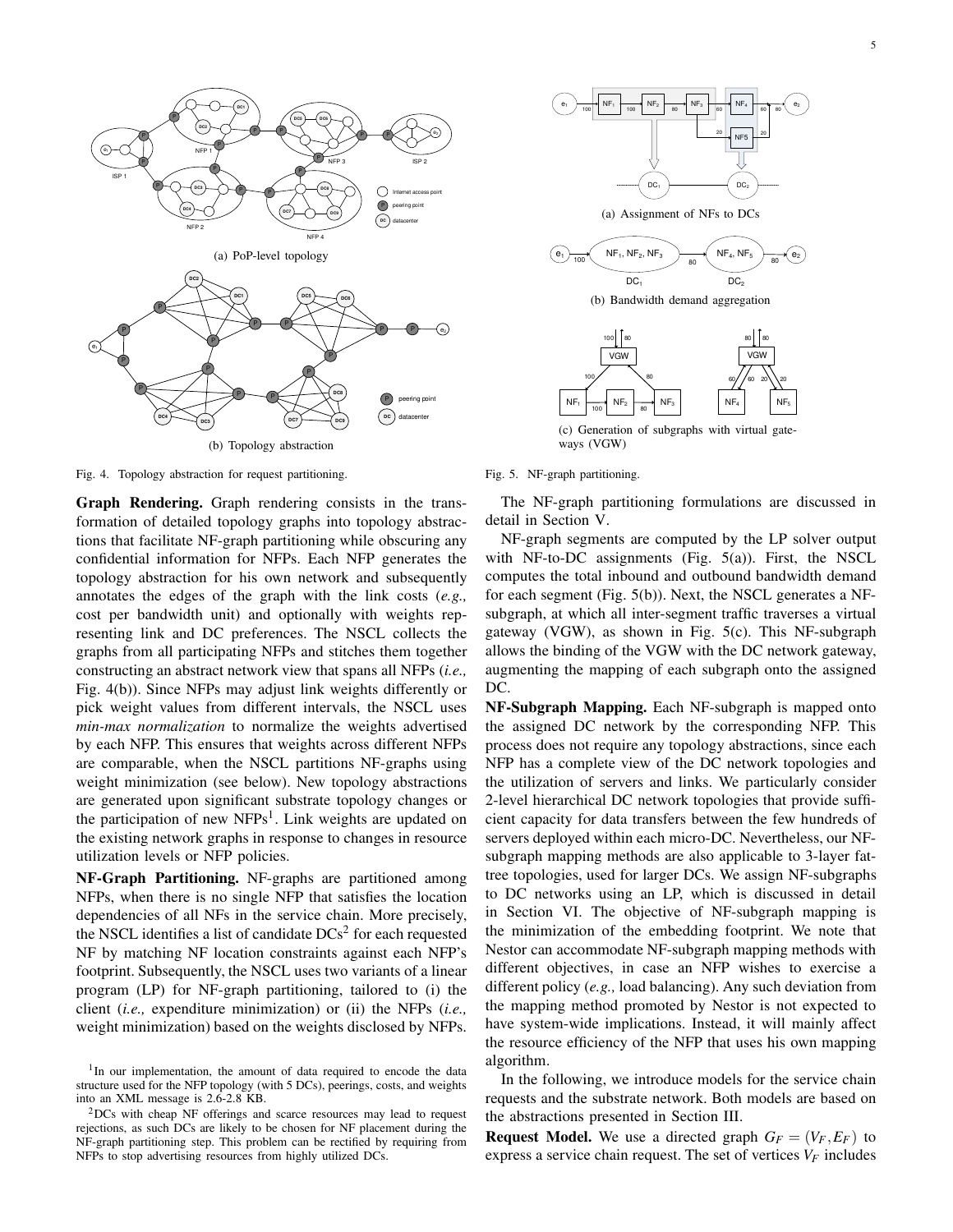all NFs and the end-points that comprise the request. Each NF *i* is associated with an traffic scaling factor per port *p*, denoted by  $\varphi_p^i$ . Each end-point is associated with a traffic generation rate, which, combined with  $\varphi_p^i$ , gives the bandwidth demand  $d^{ij}$  for each edge  $(i, j) \in E_F$ . The computing demand  $d^i$  of each NF is estimated based on the inbound traffic rate and the NF resource profile (*i.e.,* CPU cycles / packet).

Substrate Network Model. We specify topology abstractions (Section III-B) and substrate network topologies using an undirected graph *G*<sub>*S*</sub> = (*V*<sub>*S*</sub>, *E*<sub>*S*</sub>). We use α<sub>*u*</sub> and β<sub>*uv*</sub> to express the monetary cost of NFs and links, respectively. As discussed in Section III-B, each graph edge  $(u, v) \in E_S$  is associated with a weight, denoted by  $w_{uv}$ , which is assigned by the NFP. Furthermore, substrate nodes and links are associated with their residual capacity, represented by  $r_u$  and  $r_{uv}$ , respectively. We use  $\lambda^{i}$  to denote the distance tolerance of NF *i*, derived from the NF location dependence. To enforce NF location constraints, *i.e.,* to take the limited geographic footprint of NF providers into account, we further introduce  $l_u^i$  which represents the distance between the preferred location (*e.g.,* close to an end-point) and the DC *u* assigned to NF *i*. With a slight modification to the definitions of  $\lambda^i$ ,  $l^i_u$ , distance tolerance could be also expressed in terms of number of hops, if such information is disclosed. A list of all notations is given in Table II.

TABLE II NOTATIONS.

| Symbol                                                                 | <b>Description</b>                                                                 |
|------------------------------------------------------------------------|------------------------------------------------------------------------------------|
| $\alpha_{\mu}$                                                         | monetary server cost at DC u in $\frac{1}{2}GHZ$                                   |
| $\beta_{uv}$                                                           | monetary cost of link $(u, v)$ in \$/ <i>Mbps</i>                                  |
| $d^i$                                                                  | computing capacity demand of NF $i$ in $GHz$                                       |
| $d^{ij}$                                                               | bandwidth demand of edge $(i, j)$ in <i>Mbps</i>                                   |
| $E_F$                                                                  | set of service chain links                                                         |
|                                                                        | set of links of a substrate topology                                               |
| $\begin{array}{c} E_S\\ f_{uv}^{ij}\\ \varphi_p^i\\ l_u^i \end{array}$ | flow demand of edge $(i, j)$ assigned to the intra-DC link $(u, v)$ in <i>Mbps</i> |
|                                                                        | outbound/inbound traffic ratio per port $p$ for NF $i$                             |
|                                                                        | distance between the preferred location and the DC $u$ assigned to NF $i$          |
|                                                                        | $\mathbf{in}$ km                                                                   |
| $\lambda^i$                                                            | distance tolerance of NF $i$ in $km$                                               |
| $r_{\mu}$                                                              | residual capacity of server $u$ in $GHz$                                           |
| $r_{uv}$                                                               | residual capacity of link $(u, v)$ in <i>Mbps</i>                                  |
| $V_F$                                                                  | set of NFs and end-points of a service chain request                               |
| Vs                                                                     | set of DCs, peering nodes, end-points of a substrate topology or                   |
|                                                                        | servers and switches of a DC                                                       |
|                                                                        | weight of link $(u, v)$                                                            |
|                                                                        | assignment of NF $i$ to DC or server $u$                                           |
| $\begin{array}{c} w_{uv}\\ x_u^i\\ y_{uv}^{ij} \end{array}$            | mapping of NF graph edge $(i, j)$ onto PoP-level graph edge $(u, v)$               |
| $z_u$                                                                  | assignment of any NF to server $u$                                                 |

## V. NF-GRAPH PARTITIONING

In this section, we present our NF-graph partitioning formulations. We initially derive an integer linear programming (ILP) formulation (Section V-A), which is subsequently transformed into a linear programming (LP) formulation, using relaxation and rounding techniques (Section V-B). In Section V-C, we empirically quantify the suboptimality of the LP formulation relative to the ILP formulation and discuss the trade-off between optimality and solver runtime for NF-graph partitioning.

## *A. Integer Linear Programming Formulation*

Following the discussion on NF-graph partitioning objectives in Section II, we consider two ILP variants that reflect



Fig. 6. Examples of different convex link weight adjustment functions that range from a simple linear mapping to an M/G/1 queueing inspired mapping.

the point of view of the client and of the NFPs, respectively. The key difference in the formulations lies in the objective function. For the client side, we minimize the overall service cost (*i.e.,* the client expenditure), whereas for the NFPs we seek to balance the load across DCs within the NFP's network. More specifically, the first objective function, denoted as Min-C, minimizes the overall monetary cost for the client, by accumulating all the monetary NF and link costs. On the other hand, the objective function Min-W minimizes a weighted version of the overall network utilization, which essentially incentivizes network-wide load balancing. The corresponding link weights express a convex function of the utilization of links and DCs mimicking, for example, the impact of utilization on the average delay in simple queueing models such as the M/G/1 model [17]. Fig. 6 depicts examples of weight adjustments based on DC utilization. In principle, we consider that these weights will be adjusted by NFPs based on their policy, similar to the link weight adjustment performed by ISPs for intra-domain routing.

In the ILP formulations, we use the binary variable  $x^i_u$ to express the assignment of NF *i* to the DC *u*. Similarly, the binary variable  $y_{uv}^{ij}$  indicates whether the NF-graph edge  $(i, j) \in E_F$  has been mapped onto the PoP-level graph edge  $(u, v) \in E_S$ . The two NF-graph partitioning ILP formulations are given in the following, where both resort to the same constraints (3)-(7):

> Min-C: Minimize  $\sum_{u \in V_S} \alpha_u \sum_{i \in V_F}$  $d^i x^i_u + \sum_{\substack{(u,v)\in E_S\\ (u\neq v)}}$  $\beta_{uv}\sum_{(i,j)\in E_{\bar{F}}}$  $d^{ij}y_{\mu}^{ij}$ *uv* (1)

*OR*

**Min-W:**  
\n
$$
\sum_{\substack{(u,v)\in E_{\mathcal{S}}\\(u\neq v)}} w_{uv} \sum_{(i,j)\in E_{\mathcal{F}}} d^{ij} y_{uv}^{ij}
$$
\n(2)

subject to:

$$
\sum_{u \in V_S} x_u^i = 1 \quad \forall i \in V_F
$$
\n
$$
\sum_{\substack{v \in V_S \\ v \neq v_S}} (y_{uv}^i - y_{vu}^i) = x_u^i - x_u^j
$$
\n
$$
(3)
$$

$$
i \neq j, \forall (i, j) \in E_F, \forall u \in V_S
$$
\n
$$
(4)
$$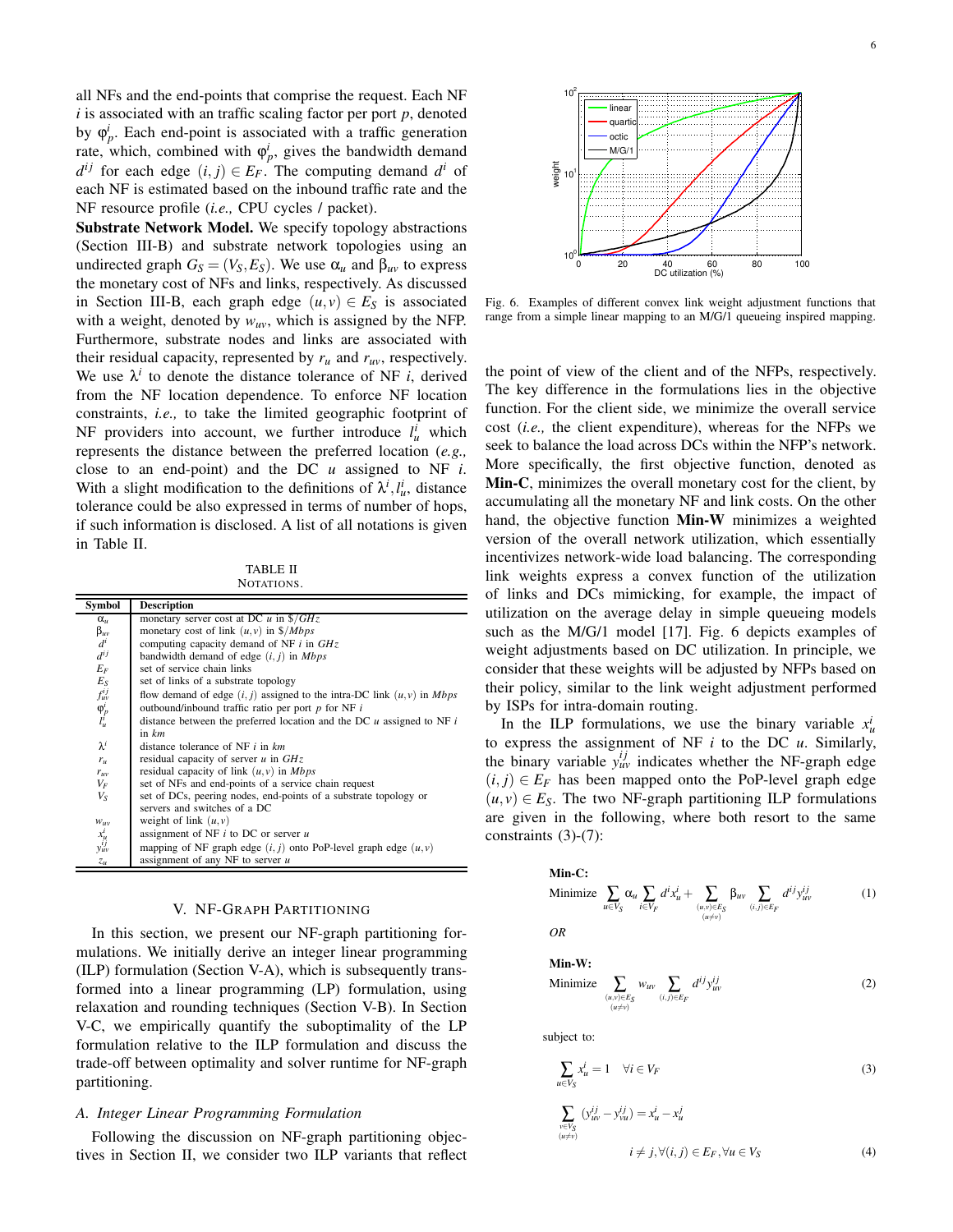$$
l_u^i x_u^i \le \lambda^i \quad \forall i \in V_F, \forall u \in V_S \tag{5}
$$

*x*<sup>*i*</sup><sub>*u*</sub> ∈ {0,1} ∀*i* ∈ *V<sub>F</sub>*,∀*u* ∈ *V<sub>S</sub>* (6)

$$
y_{uv}^{ij} \in \{0, 1\} \quad \forall (i, j) \in E_F, \forall (u, v) \in E_S \tag{7}
$$

Next, we briefly explain the ILP constraints. Constraint (3) ensures that each NF  $i \in V_F$  is mapped exactly to one DC. Condition (4) preserves the binding between the NF and the link assignments. More precisely, this condition ensures that for a given pair of assigned nodes *i*, *j* (*i.e.,* NFs or end-points), there is a path in the network graph where the edge  $(i, j)$  has been mapped. Condition (5) enforces NF location constraints. Finally, the conditions (6) and (7) express the binary domain constraints for the variables  $x_u^i$  and  $y_{uv}^{i,j}$ , *i.e.*, the assignment of NFs to DCs and the mapping of NF edges to PoP-level graph edges. In addition, we require fixing the end-points *k* in the request to the respective locations *u* by setting  $x_u^k \leftarrow 1$ .

#### *B. Linear Programming Formulation*

In the following, we reduce the time complexity of the preceding NF-graph partitioning ILP formulation. To this end, we transform the ILP into an LP formulation by relaxing the integer domain constraints (6) and (7), as follows:

$$
x_u^i \ge 0 \quad \forall i \in V_F, \forall u \in V_S \tag{8}
$$

$$
y_{uv}^{ij} \ge 0 \quad \forall (i,j) \in E_F, \forall (u,v) \in E_S \tag{9}
$$

Now, the NF-graph partitioning LP formulation consists of the objective functions (1) or (2), the constraints  $(3) - (5)$ from the original ILP formulation and the two new domain constraints (8) and (9). The relaxation of (6) and (7) requires additional steps to preserve the correctness of the other problem constraints.

To this end, we introduce a rounding algorithm (Algorithm 1) to derive near-optimal solutions for the NF-graph partitioning problem. Algorithm 1 iteratively steps through all the remaining mapping combinations that contain noninteger values. The algorithm continuously chooses mapping combinations which have the highest  $x^i_u$  values, which can be interpreted as a high probability of successful mapping, *i.e.,* choosing max  $x^i_\mu$ . This mapping combination is fixed for the following iterations of the algorithm if the location constraint is satisfied. The algorithm stops when a solution with only integer values is found and returns a near-optimal NF-graph partitioning solution or it terminates with a rejection of the request if no more solutions can be found.

## *C. NF-Graph Partitioning Comparison*

Next, we compare the ILP and LP-based partitioning in terms of the two objective functions, *i.e.,* cost minimization for *Min-C* and weight minimization for *Min-W*. To this end, we partition 25K service chains among 50 DCs. The rest of the evaluation parameters are shown in Table III (this microbenchmark is independent of the evaluation in Section VII).

Fig. 7 illustrates the normalized resource unit costs (*i.e.,* for CPU, bandwidth) after NF-graph partitioning with *Min-C*. According to Fig. 7, CPU cost is almost equal for both Algorithm 1 Request Partitioning with LP 1: repeat 2:  $\{x_u^i, y_{uv}^{ij}\} \leftarrow \textbf{Solve\_LP}(\ldots)$ 3:  $X \leftarrow \{x_u^i \mid x_u^i \notin \{0, 1\}\}\$ 4: if  $X \neq \emptyset$  then 5:  $\{i_f_x, u_f_x\} \leftarrow argmax_{\{i \in V_F, u \in V_S\}} X$ 6: if  $l_{u_{fx}}^{i_{fx}} \leq \lambda^{i_{fx}}$  then 7: **Add\_LP\_Constraint**( $x_{u_{fx}}^{i_{fx}} = 1$ ") 8: else 9: **Add\_LP\_Constraint**( $x_{u_{fx}}^{i_{fx}} = 0$ ") 10: end if 11: end if 12: until (*X* = 0/)∨*NoFeasibleSolutionLP* 13: **return**  $\{x_u^i, y_{uv}^{ij}\}$ 

variants (ILP and LP), whereas LP yields 4.4% higher median bandwidth cost compared to the ILP solution. Similarly, Fig. 8 illustrates the sum of weights associated with ILP and LP, in the case of *Min-W*. NF-graph partitionings with ILP and LP achieve a mean sum of weights per service chain of 358.5 and 360.5, respectively. As such, the LP variant yields only marginal suboptimality compared to the original ILP. However, the LP solver runtime is one magnitude lower than the ILP solver runtime, irrespective of the substrate network size (Fig. 9). $3$  This outweighs the possible LP suboptimality.

## VI. NF-SUBGRAPH MAPPING

In this section, we discuss the NF-subgraph mapping. We first present a mixed integer programming (MIP) formulation in Section VI-A. Subsequently, we transform this MIP model into an LP model to reduce the MIP solving time complexity (Section VI-B). In Section VI-C, we compare the two variants (MIP and LP) in terms of optimality and solver runtime.

## *A. Mixed Integer Programming Formulation*

In the following, we derive a MIP formulation for the problem of NF-subgraph mapping onto DC networks with the aim of minimizing the embedding footprint. This is essentially associated with the minimization of allocated servers and inter-rack traffic. Especially, the latter objective is critical for datacenters with high oversubscription ratios. Hence, we use the binary variable  $z_u$  to indicate whether *any* NF has been assigned to server *u*, *i.e.*,  $z_u = 0$  when there is no NF assigned to server *u*;  $z_u = 1$  otherwise. Note that the variable  $z_u$  depends on  $x_u^i$ , *i.e.*, the assignment of NF *i* to server *u*.

In the following, we use the variable  $d^{ij}$  to express the bandwidth demand between a pair *i*, *j* of NFs. In this context, the flow variable  $f_{uv}^{ij}$  denotes the amount of flow bandwidth  $(i.e.,$  in bandwidth units) the DC link  $(u, v)$  carries for the NF-graph edge  $(i, j) \in E_F$ . The MIP formulation has the objective function given in (10), which consists of two terms, *i.e.,* the number of assigned servers and the accumulated flow bandwidth divided by the total NF bandwidth demand.

<sup>&</sup>lt;sup>3</sup>We conducted microtests with substrate topologies with 5, 10, and 15 NFPs, each one spanning 5 DCs. Tests were carried out on a server with Intel Xeon CPU at 2.53 GHz,.using a single CPU core.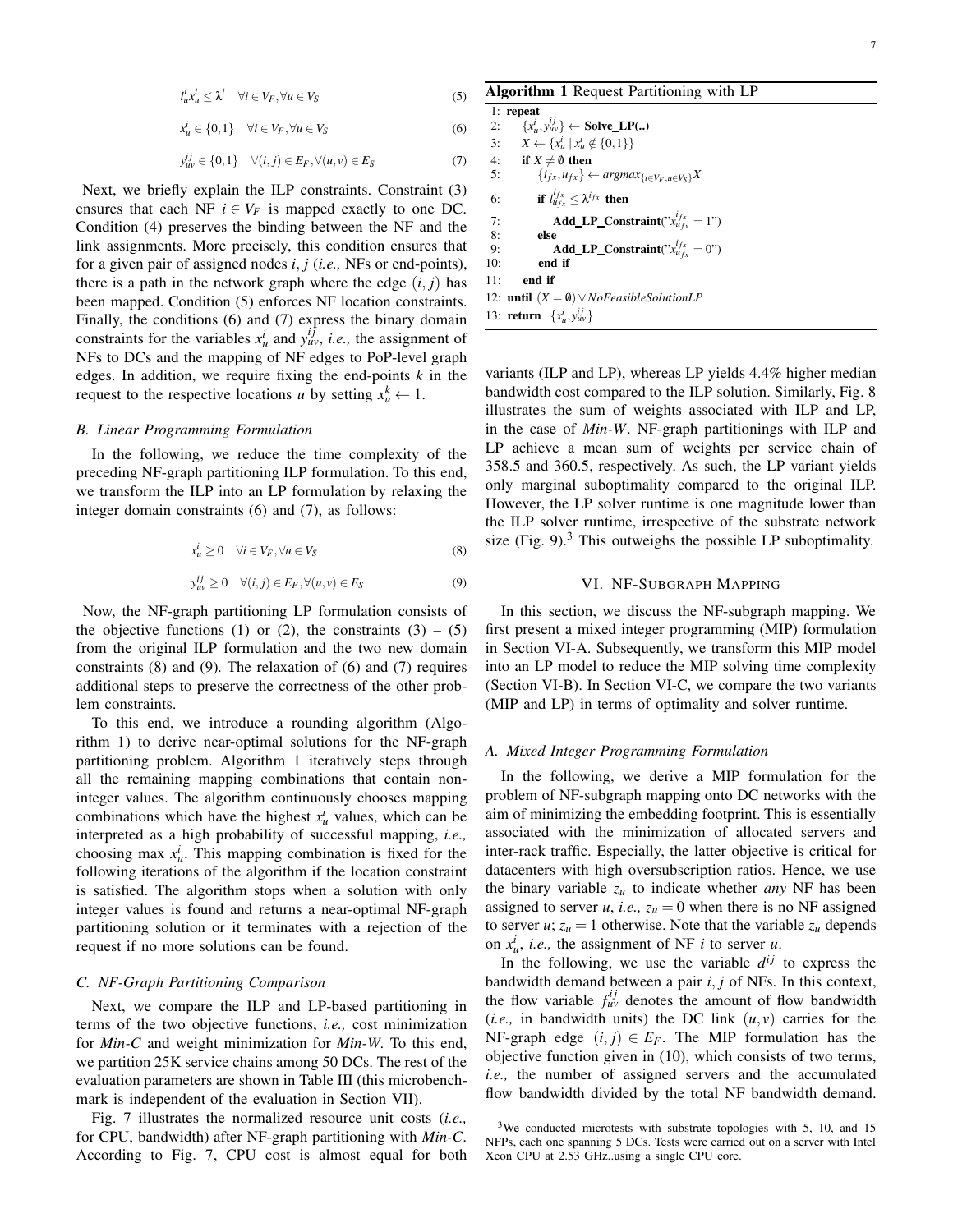

Fig. 7. Min-C: normalized resource cost.



Fig. 8. Min-W: weight sum.

55

Essentially, the second term yields 1 if all NF-graph edges  $(i, j) \in E_F$  are mapped onto single-hop paths.

Minimize

$$
\sum_{u \in V_S} z_u + \frac{1}{\sum_{(i,j) \in E_F} d^{ij}} \cdot \sum_{\substack{(u,v) \in E_S \\ (u \neq v)}} \sum_{(i,j) \in E_F} f_{uv}^{ij}
$$
(10)

subject to:

$$
\sum_{u \in V_S} x_u^i = 1 \quad \forall i \in V_F \tag{11}
$$

$$
\sum_{v \in V_S} f_{uv}^{ij} - \sum_{v \in V_S} f_{vu}^{ij} = d^{ij} (x_u^i - x_u^j)
$$
  
\n $i \neq j, \forall i, j \in V_F, u \neq v, \forall u \in V_S$  (12)

$$
\sum_{i \in V_F} d^i x_u^i \le r_u \cdot z_u \quad \forall u \in V_S \tag{13}
$$

$$
\sum_{i,j \in V_F} f_{uv}^{ij} \le r_{uv} \quad \forall (u,v) \in E_S \tag{14}
$$

$$
x_u^i, z_u \in \{0, 1\} \quad \forall i \in V_F, \forall u \in V_S \tag{15}
$$

$$
f_{uv}^{ij} \ge 0 \quad \forall (i, j) \in E_F, \forall (u, v) \in E_S \tag{16}
$$

Next, we explain the constraints  $(11)$ – $(16)$  of our MIP formulation. Condition (11) ensures that each NF  $i \in V_F$  is mapped exactly to one server. Constraint (12) enforces flow conservation, *i.e.,* the sum of all inbound and outbound traffic in switches and servers that do not host NFs is zero. The constraints (13) and (14) ensure that the allocated computing and bandwidth resources do not exceed the residual capacities of servers and links, respectively. Condition (13) is further used for the binding between the two binary variables  $z_u$ and  $x_u^i$ . Finally, condition (15) expresses the binary domain constraint for the variables  $x^i_u$  and  $z_u$ , while constraint (16) ensures that the flows  $f_{uv}^{ij}$  are always positive. We further assume that the first element in  $V_F$  represents the virtual gateway which we bind to the physical gateway *GW* by setting  $x_{GW}^{V_F(1)} \leftarrow 1.$ 

## *B. Linear Programming Formulation*

In the following, we describe a transformation of the above MIP model to an LP model by relaxing the integer domain constraints. Specifically, we replace Equation (15) by:



Fig. 9. ILP/LP solver run time for NFgraph partitioning (with a diverse number of NFPs).

 $x_u^i \ge 0 \quad \forall i \in V_F, \forall u \in V_S$  (17)

$$
z_u \ge 0 \quad \forall u \in V_S \tag{18}
$$

Existing constraints could be violated after the relaxation of  $x^i_u$  and  $z_u$  thus yielding infeasible solutions. Such solutions can be iteratively excluded by re-running the LP solver after rounding variables. This iterative reduction of the solution space will finally exclude all non-binary solutions that are returned by the LP solver, similarly to the LP-based NF-graph partitioning of Section V-B. Nevertheless, the ILP formulation of the NF-subgraph mapping requires additional modifications. For  $x_u^i$  < 1 or if  $z_u > 1$  the node capacity constraint (13) could be violated. On the contrary, if  $z_u < 1$ , nodes with sufficient capacity could be ignored which yields merely suboptimal but feasible solutions. Hence, we modify the domain constraint of *z<sup>u</sup>* in (18) to:

$$
0 \le z_u \le 1 \qquad \forall u \in V_S \tag{19}
$$

while adding the following constraint

$$
z_u \ge x_u^i \quad \forall i \in V_F, \forall u \in V_S,
$$
\n
$$
(20)
$$

which yields the correct number of servers in the objective function after the rounding of all corresponding  $x_u^i$ .

In conclusion, the LP formulation of the NF-subgraph mapping model consists of the objective function (10) and the constraints (11)–(14), (17), (19), (20).

LP solutions may contain non-binary values for  $x_u^i$  and  $z_u$ , which we handle using a rounding algorithm (Alg. 2). This algorithm iteratively fixes the most probable assignment of a NF to a server  $(i.e., x_u^i)$  and repeats LP solver runs as long as there are feasible LP solutions and non-binary  $x_u^i$ . If a NF-subgraph mapping becomes infeasible due to the already assigned demand, the corresponding mapping will be precluded by setting  $x_u^i \leftarrow 0$ .

#### *C. NF-Subgraph Mapping Comparison*

Next, we investigate the suboptimality of the LP-based mapping compared to the MIP formulation in terms of NFgraph mapping efficiency. To this end, we assign 25K NFgraphs onto a DC, using both mapping variants. Each NFgraph contains 3 to 20 NFs. The remaining evaluation parameters used for this test are identical to the NSE evaluation in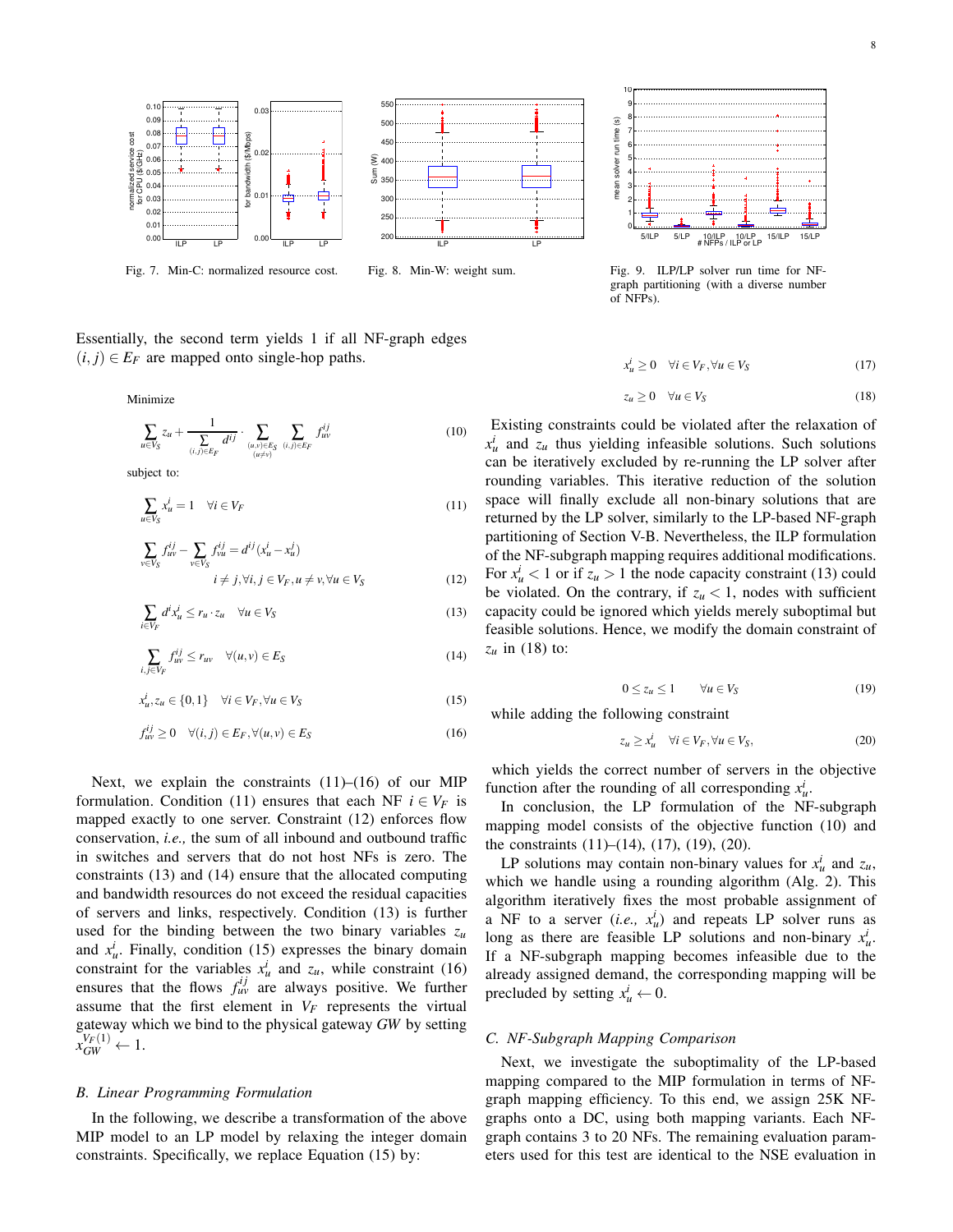| <b>Algorithm 2</b> NF-Subgraph Mapping with LP |                                                                                              |  |
|------------------------------------------------|----------------------------------------------------------------------------------------------|--|
|                                                | $1:$ repeat                                                                                  |  |
| 2:                                             | $\{z_u, x_u^i, f_w^{ij}\} \leftarrow$ Solve LP()                                             |  |
|                                                | 3: $X \leftarrow \{x_u^i \mid x_u^i \notin \{0,1\}\}\$                                       |  |
|                                                | 4: if $X \neq \emptyset$ then                                                                |  |
| 5:                                             | ${ifx, ufx} \leftarrow argmax_{i \in V_F, u \in V_S} X$                                      |  |
| 6:                                             | $\sum\limits_{i \in \{V_F   x^i_{u_{fx}} = 1\}} d^i + d^{i_{fx}} \leq r_{u_{fx}}$ then<br>if |  |
| 7:                                             | <b>Add_LP_Constraint</b> ( $"x_{u_{fx}}^{l_{fx}} = 1"$ )                                     |  |
| 8:                                             | else                                                                                         |  |
| 9:                                             | Add_LP_Constraint(" $x_{u_{f_v}}^{i_{f_x}} = 0$ ")                                           |  |
| 10:                                            | end if                                                                                       |  |
| 11:                                            | end if                                                                                       |  |
|                                                | 12: <b>until</b> $(X = \emptyset) \vee NoFeasibleSolutionLP$                                 |  |
|                                                | 13: <b>return</b> $\{z_u, x_u^i, f_{uv}^{ij}\}\$                                             |  |

Section VII (see Table III). We note that this microbenchmark is independent of the evaluation in Section VII.

For comparison between the two variants we stress the system at a level at which the original MIP variant starts dropping incoming requests due to resource shortages. Therefore, we set the request arrival rate to 10 per hour which in turn yields a mean acceptance rate of 99.87% and 99.86% for the MIP and LP variant. We further aim at comparing the resource efficiency of both NF-graph mapping variants. In this respect, Fig. 10 illustrates the number of allocated servers and racks for the LP variant relative to the MIP variant. The LP formulation results in a marginally higher number of servers and a negligibly higher number of racks. This is plausible since the NF-graph mapping objective function aims at minimizing link cost implicitly by co-locating NFs preferably in a single server, if possible, or in a single rack otherwise.

We further investigate whether the LP variant generates additional traffic within the DC, compared to the MIP. According to Fig. 11, LP results in marginally higher volume of inter-rack traffic and a more perceptible increase (*i.e.,* 8 to 11%) in the traffic within the racks. However, rack traffic is less expensive than inter-rack traffic and as mentioned above, this does not significantly impact the request acceptance rate and, therefore, the generated revenue. Eventually, the LP variant yields only marginal suboptimality compared to the MIP variant, whereas the LP exhibits at least one order of magnitude lower runtime compared to MIP as shown in Fig.  $12<sup>4</sup>$  As such, similar to NF-graph partitioning, we employ the LP-based solution for NF-graph mapping.

## VII. EVALUATION

In this section, we assess the efficiency of multi-provider NSE with Nestor. We particularly consider an online scenario at which we process and embed incoming requests one by one, as they arrive. We mainly focus on NF-graph partitioning and particularly on the impact of different partitioning objectives on service cost, load balancing, request acceptance, and generated revenue. To this end, we rely on the two NF-graph partitioning LP variants introduced in Section V-B. Upon partitioning, the mapping of NF-subgraphs to DCs is computed

using the LP presented in Section VI-B. In the following, we present our evaluation environment (Section VII-A) and discuss our evaluation results (Section VII-B).

#### *A. Evaluation Environment*

We have implemented an evaluation environment for multiprovider NSE in C/C++. Our implementation includes the Nestor NSE framework (Section IV), a service chain generator, and a substrate network topology generator. We rely on CPLEX as optimizer for our LP/ILP models. Below, we provide further details on the substrate network and service chain specifications, as used in our evaluations.

Substrate Network. We generated a PoP-level substrate topology with 12 NFPs covering a region of the size of California. The substrate spans 50 homogeneous DCs, each one containing 200 servers in 10 racks. For each DC, we have generated a 2-level hierarchical network topology. Additional evaluation parameters (*e.g.,* server/link capacities, resource pricing) appear in Table III. Resource pricing has been adjusted based on information collected from major cloud providers (*e.g.,* Amazon EC2 [2]) and Internet peering databases.

Service chains. Network service requests are generated based on service chain templates. These templates are composed of NFs that correspond to real middlebox applications (*e.g.,* firewall, load balancing, RE). Each NF is associated with a traffic scaling factor  $(\varphi)$ , adjusted according to the statistics summarized in Table I. The NF computational requirements and bandwidth demands are derived from our network service model (Section III-A), given the  $\varphi$  adjustments and the traffic rate at the end-points. The traffic rate is randomly sampled from a uniform distribution. The end-points are randomly selected out of 50 possible locations with a minimum distance of 250km to each other.

We present evaluation results with (i) a very large number of non-expiring requests to assess efficiency at a wide range of utilization levels and especially when our system is under stress and (ii) expiring requests that arrive according to the Poisson distribution with different arrival rates (*i.e.,* 15, 20, 25 requests per min.) in order to investigate the system convergence to a steady state. Expiring requests are associated with a duration between 1 hour and 1 week, sampled from a uniform distribution.

We use the following metrics for the evaluation of NSE efficiency:

- Service cost represents the client's expenditure for the network service.
- DC load balancing level is defined as the maximum over the average server CPU load across the DCs. Lower values represent better load balancing, whereas a value of 1 designates optimal load balancing.
- Acceptance rate is the number of successfully embedded requests over the total number of requests.
- Revenue accumulates the CPU and bandwidth units allocated for service chain embedding.

## *B. Evaluation Results*

We perform a comparative study between the two NFgraph partitioning variants (Section V), *i.e.,* embedding cost

<sup>&</sup>lt;sup>4</sup>Tests were carried out on a server with 2.53 GHz Intel Xeon CPU, using a single CPU core.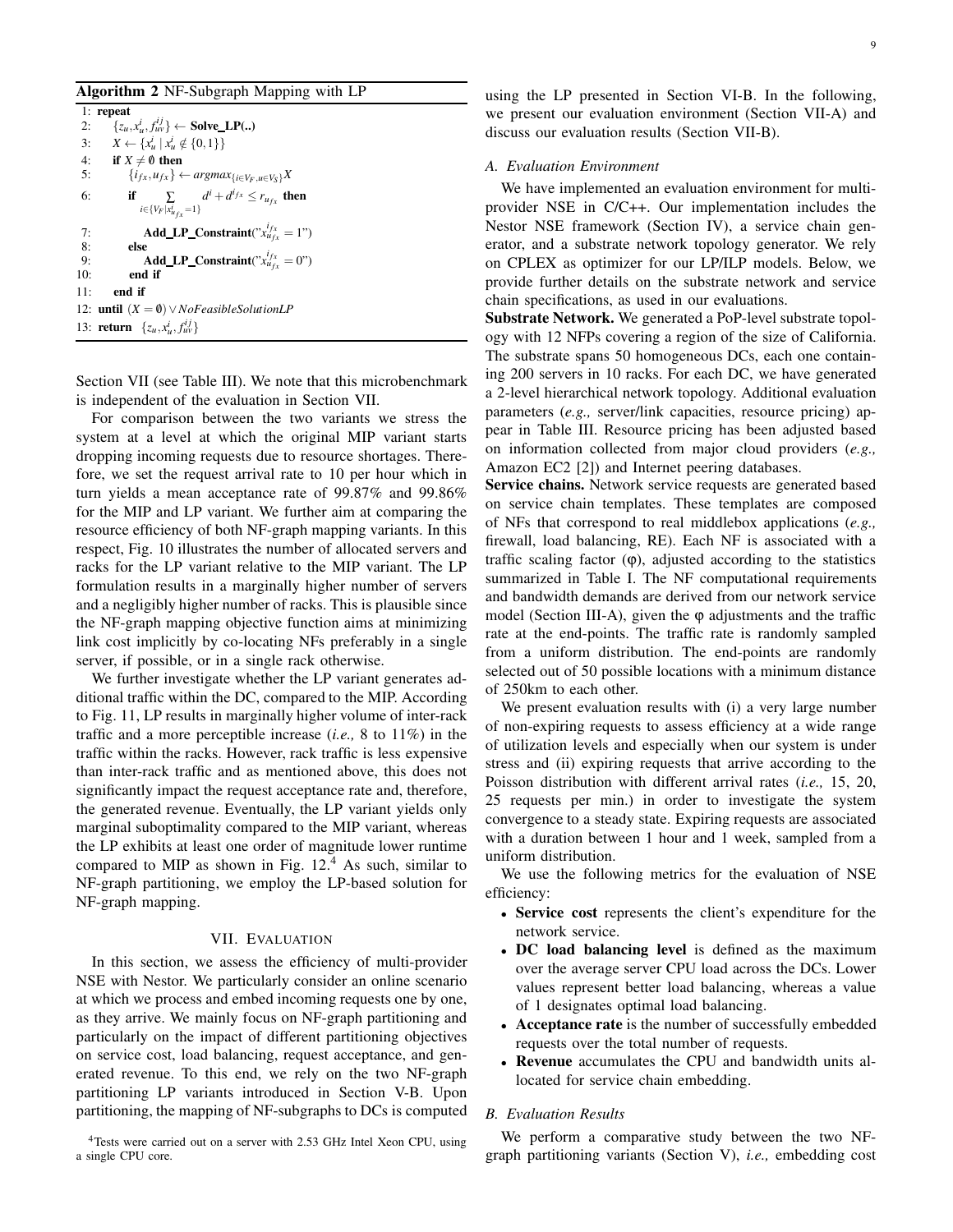

Fig. 10. Server and rack allocation.

Fig. 11. DC traffic generation.

TABLE III EVALUATION PARAMETERS.

Substrate network (PoP-level topology)

| NFPs / DCs                              | 12/50                                 |  |  |
|-----------------------------------------|---------------------------------------|--|--|
| DCs per NFP                             | $4 - 5$                               |  |  |
| Peerings per NFP                        | $2-4$ (mean: 3.1)                     |  |  |
| Intra-domain link cost                  | unif. distrib. [0.002, 0.006] \$/Mbps |  |  |
| Peering link cost                       | unif. distrib. [0.006, 0.018] \$/Mbps |  |  |
| Server cost                             | unif. distrib. [0.05, 0.10] \$/GHz    |  |  |
| Inter-DC link capacity                  | 100 Gbps                              |  |  |
| Substrate network (DC network topology) |                                       |  |  |
| Root switches / racks per DC            | 5/10                                  |  |  |
| Servers per rack                        | 20                                    |  |  |
| Server capacity                         | $16 \cdot 2$ GHz                      |  |  |
| ToR-to-server link capacity             | 4 Gbps                                |  |  |
| Inter-rack link capacity                | 16 Gbps                               |  |  |
| Service chains:                         |                                       |  |  |
| Number of NFs                           | uniform distrib. $[10, 20]$           |  |  |
| Traffic generation rate                 | uniform distrib. [10, 100] Mbps       |  |  |

minimization (*Min-C*) and link weight minimization (*Min-W*). In addition, we use a *greedy* algorithm as baseline. This algorithm binds each NF with one of the end-points, depending on the NF location constraint (*e.g.,* NFs that are required to be close to the server or the client) or their order in the service chain (for NFs without location dependencies), and assigns each NF to the DC which is most proximate to the corresponding end-point. In case the closest DC does not have sufficient resources, the algorithm seeks to place the respective NF on the second most proximate DC and so forth, till all NFs have been assigned.

Fig. 13 illustrates the evolution of the cumulative service cost with 250K non-expiring requests. Both *Min-W* and the greedy algorithm yield a higher service cost than *Min-C*, which is optimized for service cost minimization. In particular, *Min-W* exhibits an increase in the service cost (relatively to *Min-C*) with the number of requests, eventually converging to 20% additional service cost, which is steadily incurred by the greedy algorithm.

The boxplots in Fig. 14 illustrate the decomposition of service cost into the CPU and bandwidth cost, normalized per resource unit. The lower service cost of *Min-C* stems from the significantly lower bandwidth cost (Fig. 14), considering that in absolute terms the fraction of bandwidth cost is one magnitude higher than the fraction of CPU cost. Essentially, *Min-C* achieves cost savings with the selection of DCs which



Fig. 12. MIP/LP solver run time for the mapping of NF-subgraphs to servers (with a diverse number of DC racks).

are reachable over less costly paths. The greedy algorithm yields an average CPU cost of 0.075\$/GHz, which corresponds to the average CPU cost across all NFPs, since DC selection is bound to randomly assigned end-points.

So far, *Min-C* appears very appealing for clients, since it minimizes their expenditure. However, *Min-C* may entail suboptimality for NFPs which we investigate in the following. In this respect, Fig. 15 depicts the evolution of load balancing level across the DCs. According to Fig. 15, *Min-W* converges to near-optimal load balancing after 100K requests, exploiting the DC utilization levels disclosed via the link weights. In comparison, *Min-C* yields worse load balancing. For instance, after 250K requests the highest server load is 5.3% and 18.2% above the average DC utilization, for *Min-W* and *Min-C*, respectively. On the other hand, the greedy algorithm yields a high degree of load imbalance, since it selects DCs close to the end-points.

Fig. 16 shows the request acceptance rates for the three NFgraph partitioning methods. Optimizing DC selection based on the disclosed weights (*i.e., Min-W*) inhibits the assignment of NF-subgraphs to highly utilized DCs, which usually leads to request rejections. As such, *Min-W* yields a higher request acceptance rate. Specifically, after 100K requests (which corresponds to a server utilization level of 80% across DCs), *Min-W* can embed 23% more requests than *Min-C*. On the other hand, the greedy algorithm suffers from a large number of rejections, due to the restrictions in DC selection. In this respect, Fig. 17 shows the acceptance rate versus the server utilization for the three partitioning variants. Fig. 17 corroborates the high resource efficiency of *Min-W* that exhibits the highest acceptance rate compared to *Min-C* and the greedy variant, while utilizing up to 88% of the server capacity.

Figs. 16 and 18 show a strong correlation between the acceptance rate and generated revenue. The LP variants generate substantially higher revenue from CPU and bandwidth, compared to the greedy algorithm. For *Min-W*, the highest acceptance rate is translated to a higher revenue, *i.e.,* up to 14% more than *Min-C*. This essentially designates *Min-W* as the preferred NF-graph partitioning method for NFPs.

In addition, we measure the acceptance rate of *Min-W* with 250K *expiring* requests and diverse arrival rates. Figs. 19(a) shows that acceptance rates converge to a steady state, irrespective of the arrival rate. Fig. 19(b) further depicts the acceptance rates for the three different arrival rates at steady state. In addition, a load balancing level between 1.1 and 1.4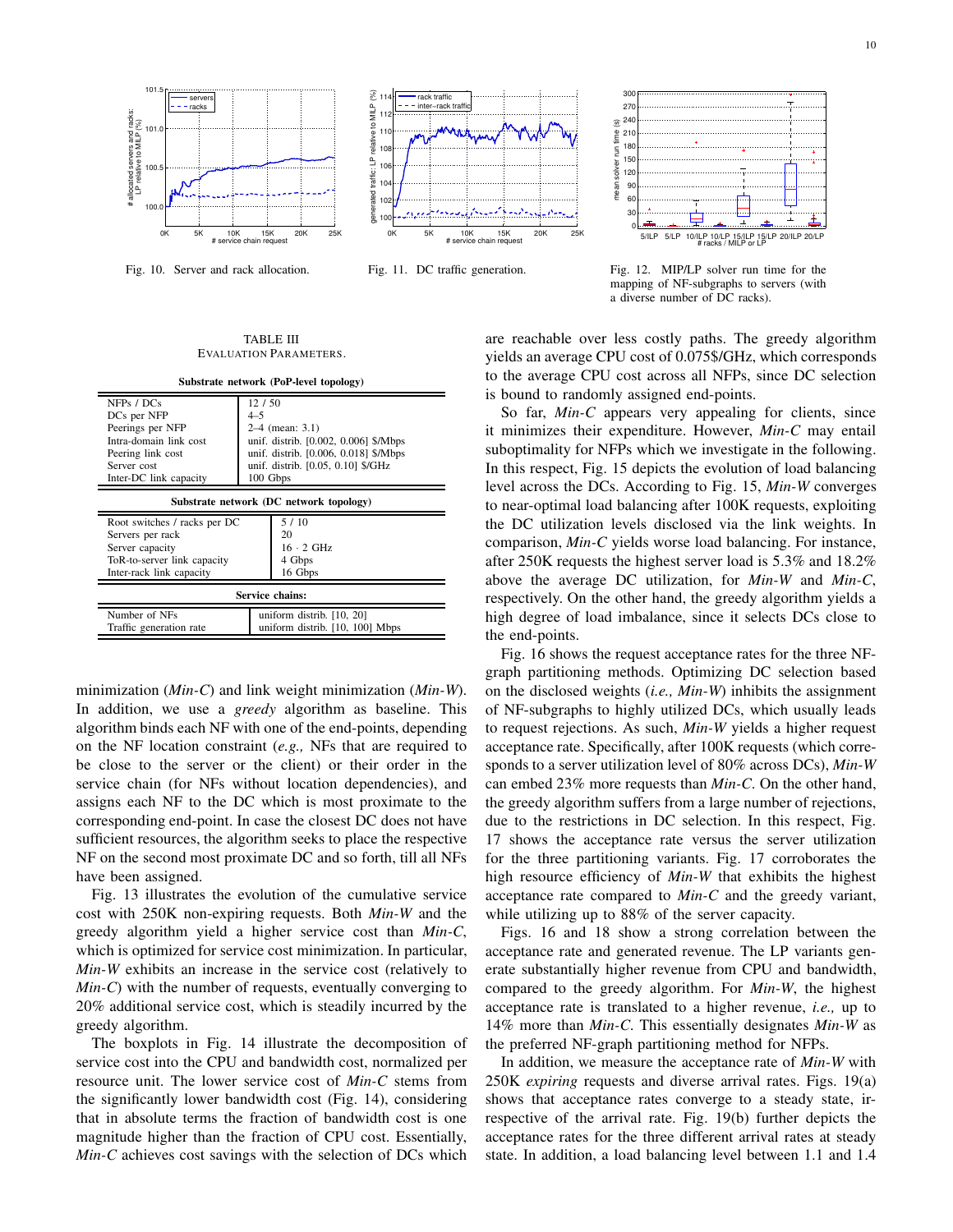

Fig. 13. Cumulative service cost with weight-minimized and greedy NF-graph partitioning relative to the cost-minimized partitioning.



Fig. 16. Acceptance rate with costminimized, weight-minimized, and greedy NF-graph partitioning.



Fig. 14. Normalized service cost with costminimized, weight-minimized, and greedy NF-graph partitioning.



Fig. 17. Acceptance rate vs. server utilization with cost-minimized, weightminimized, and greedy NF-graph partitioning.



Fig. 15. Load balancing level with costminimized, weight-minimized, and greedy NF-graph partitioning.



Fig. 18. Cumulative revenue with costminimized, weight-minimized, and greedy NF-graph partitioning.

is achieved, depending on the request arrival rate, as shown in Figs. 20(a) and 20(b). These results further indicate the efficiency of the proposed LPs for NF-graph partitioning and NF-subgraph mapping.

We also investigate the gains from the demand transformations with our service model (Section III-A). Specifically, we analyze the savings in terms of service cost and resource consumption using the *Min-C* and *Min-W* NF-graph partitioning variants, respectively. To this end, we process and embed the same set of requests (*i.e.,* service chains) with and without demand transformations. Each chain includes a random number of traffic-scaling NFs, and particularly NFs that compress traffic.

Fig. 22 depicts the average service cost per service chain with and without demand transformations. The two boxplots in Fig. 22 illustrate the fraction of service cost associated with CPU and bandwidth. We observe that demand transformations lead to 30% savings in the median bandwidth cost. This is translated into a significant reduction in the client's expenditure. There is also a perceptible CPU cost saving (Fig. 22), albeit lower than the respective bandwidth cost saving. The difference in the cost saving between CPU and bandwidth stems from the fact that traffic-scaling NFs affect the CPU demand of subsequent NFs in the chain, as opposed to traffic compression which occurs at the egress link of the trafficscaling NF and propagates till the chain end-point.

We further discuss the resource savings for the NFPs, due to the demand transformations in our service model. Fig. 23 consists of two boxplots that illustrate the CPU and overall bandwidth consumption with and without demand transformations. Similarly to Fig. 22, we observe a substantially lower bandwidth consumption and slightly lower CPU consumption when demand transformations are in use. These resource savings eventually lead to higher acceptance rates, as shown in Fig. 21. Essentially, coupling *Min-W* partitioning with demand transformations results in a significantly higher acceptance rate and, consequently, more revenue for the NFPs.

Finally, we investigate whether Nestor places NFs in the order specified in the service chain. In this respect, we measure the number of DC traversals by each embedding, *i.e.,* if each DC is traversed only once, this implies correctness. According to our results, in 89.3% of the embeddings, DCs are traversed only once, whereas in 10.5% of the embeddings, certain DCs are traversed twice. This occurs since chain partioning is optimized for embedding cost or link weight minimization (*i.e.,* enforcing correctness as a constraint could exclude cheap embeddings or lead to request rejections). Nevertheless, even in this case, correctness can be attained using various techniques such as tunneling, flow tagging [24], and NF-graph transformations [26], [16].

## VIII. RELATED WORK

In this section, we discuss related work on NSE. We particularly discuss existing work on the two NSE aspects that we address in this paper, *i.e.,* (i) graph partitioning and (ii) NF-graph mapping onto a DC network.

Graph partitioning. Authors in [29] and our previous work [21] address the problem of multi-provider VN embedding. Both papers propose a LP for graph partitioning across multiple infrastructure providers (InPs). However, their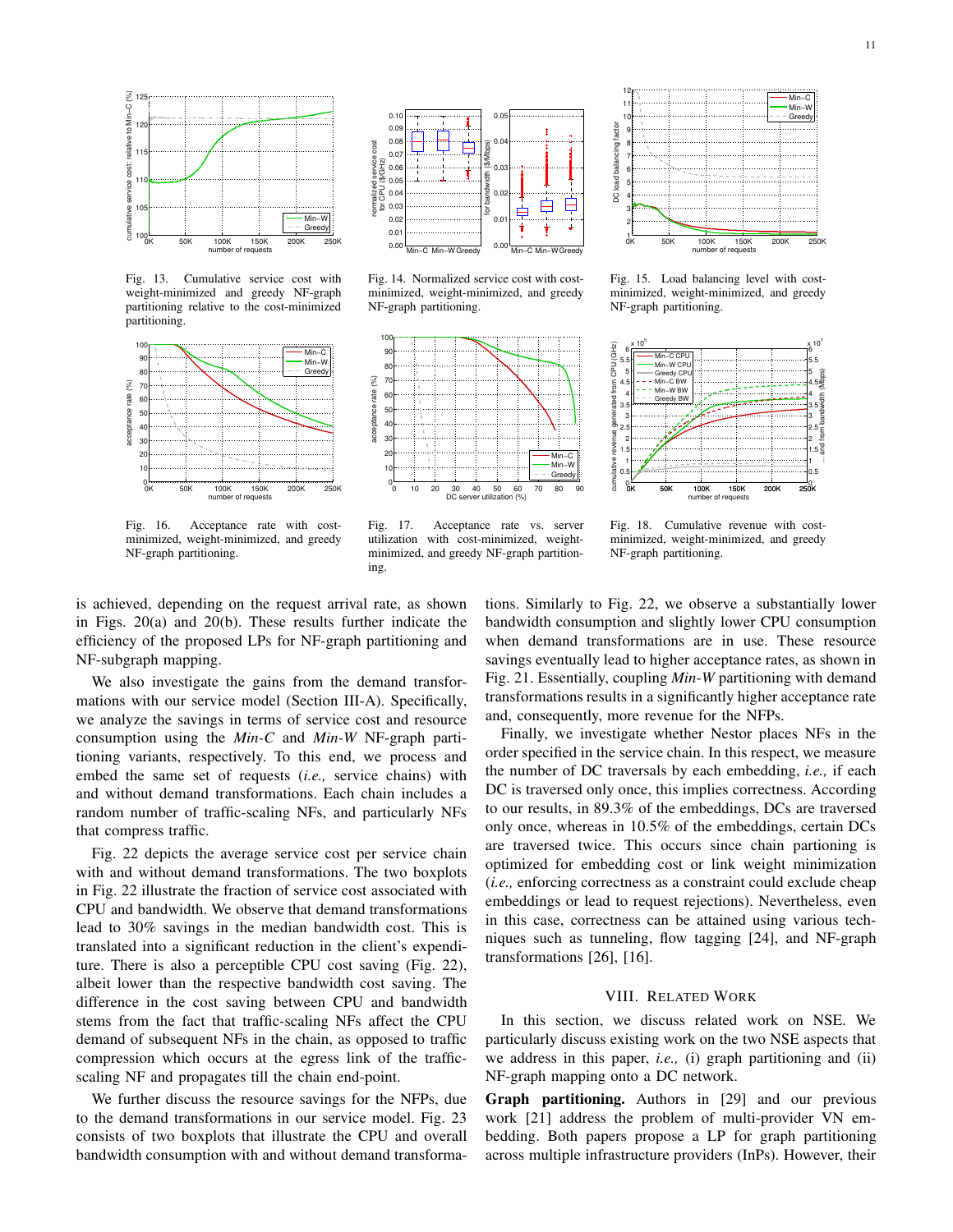

 $0.0$ 0.50 1.00 1.50 2.00 2.50  $3.00$ 

service cost for CPU (\$)

cost for

ice

5

**D** 

Fig. 19. Acceptance rate with diverse arrival rates (AR) of expiring requests and weight-minimized NF-graph partitioning.



Fig. 21. Acceptance rate with and without demand transformations (DT).



 $0.0$ 5.00 10.00 15.0 20.00 25.00  $30.$ 

With DT Without DT

 0 5

service cost for bandwidth (\$)

ser

for ba

 $\widehat{\boldsymbol{\theta}}$ 

thaid

With DT Without DT

Fig. 23. Resource consumption per service chain with and without demand transformations (DT), both with Min-W.

 0 50

With DT Without DT

approach is only valid for VN topology partitioning, as their request models cannot represent service chain specifications. Furthermore, VN-graph partioning is executed based on only an InP-level network view and the knowlegde of InP peerings, and as such, the VN-graph is partitioned among a set of InPs. In contrast, NF-graph partitioning generates NFsubgraphs mappable to DCs, and thereby, requires DC-level topology abstractions. Furthermore, Nestor provides NF-graph partitioning optimizations both the client and the NFP (*i.e.,* via the disclosure of link weights expressing NFP preferances for link and DC selection), as opposed to VN-graph partitioning in [29], [21], which is optimized only for the client (*i.e.,* expenditure minimization).

DistNSE [10] presents a distributed auctioning framework to partition NF-graphs across NFPs. DistNSE's main aim is to preserve service chain correctness (*i.e.,* a generated NFsubgraph should include a subset of NFs in the same order with the NF-graph) as well as the autonomy of each NFP (*i.e.,* each NFP should be allowed to implement his own policy in terms of NSE). In this respect, DistNSE does not seek to achieve NF-graph partitioning optimality. Instead, DistNSE enables NFPs to bid for NFs, according to their policy and resource availability.

NF-graph mapping. Most existing work on NSE focuses on mapping NF-graphs onto a single substrate network. The works in [35], [27], [11] present a solution to the NF-graph mapping problem, while considering different optimization goals. The authors further define a model for NF-graph transformations (*i.e.,* NF reordering, replication, or merging) to optimize the NF placement for the provider. Authors in [37] investigate gains in terms NF-graph mapping by NF decomposition (*i.e.,* breaking down NFs into a set of packet

processing elements to facilitate mapping). Cohen at el. [19] formulate NF placement as a facility location and generalized assignment problem (GAP), without taking correctness into account. The authors further investigate several variations of the NF placement problem and propose approximation algorithms aiming at latency and NF setup cost minimization.

With DT Without DT

Authors in [32] tackle a variant of the NF mapping problem, *i.e.,* the placement of NFs on a network while ensuring that each path between a pair of end-points has at most one NF assigned. The proposed approximation algorithm further facilitates the incremental deployment of NFs, such that additional NFs can be rolled out without changes in NF placements. One aspect which has not been taken into consideration in this work is service chaining. In [33], the authors study the online variant of the service mapping problem. In this respect, they propose an exact method (based on an ILP) that maximizes the request acceptance rate while fulfilling constraints in terms of path length for the servic chain. Bari at el. [14] derive an ILP formulation and heuristic algorithm for service mapping with the objective of operational cost (*i.e.,* energy cost, traffic redirection cost and extra latency) and resource fragmentation minimization. To simplify NF-to-node mapping, the authors express each computing node capacity in terms of NF slots.

MIDAS [9] proposes an architecture for the coordination of on-path flow processing setup, assuming the wide-scale deployment of middleboxes in the network. In terms of NF placement, MIDAS uses a heuristic algorithm for orderpreserving NF assignment, *i.e.,* a first-fit placement followed by an order-preserving worst-fit generates the NF assignment per service chain. STRATOS [26] and CloudNaaS [16] propose heuristic mapping algorithms that seek to minimize interrack traffic within DC networks. A similar approach is also



Fig. 20. Load balancing level with diverse arrival rates (AR) of expiring requests and weight-minimized NF-graph partitioning.

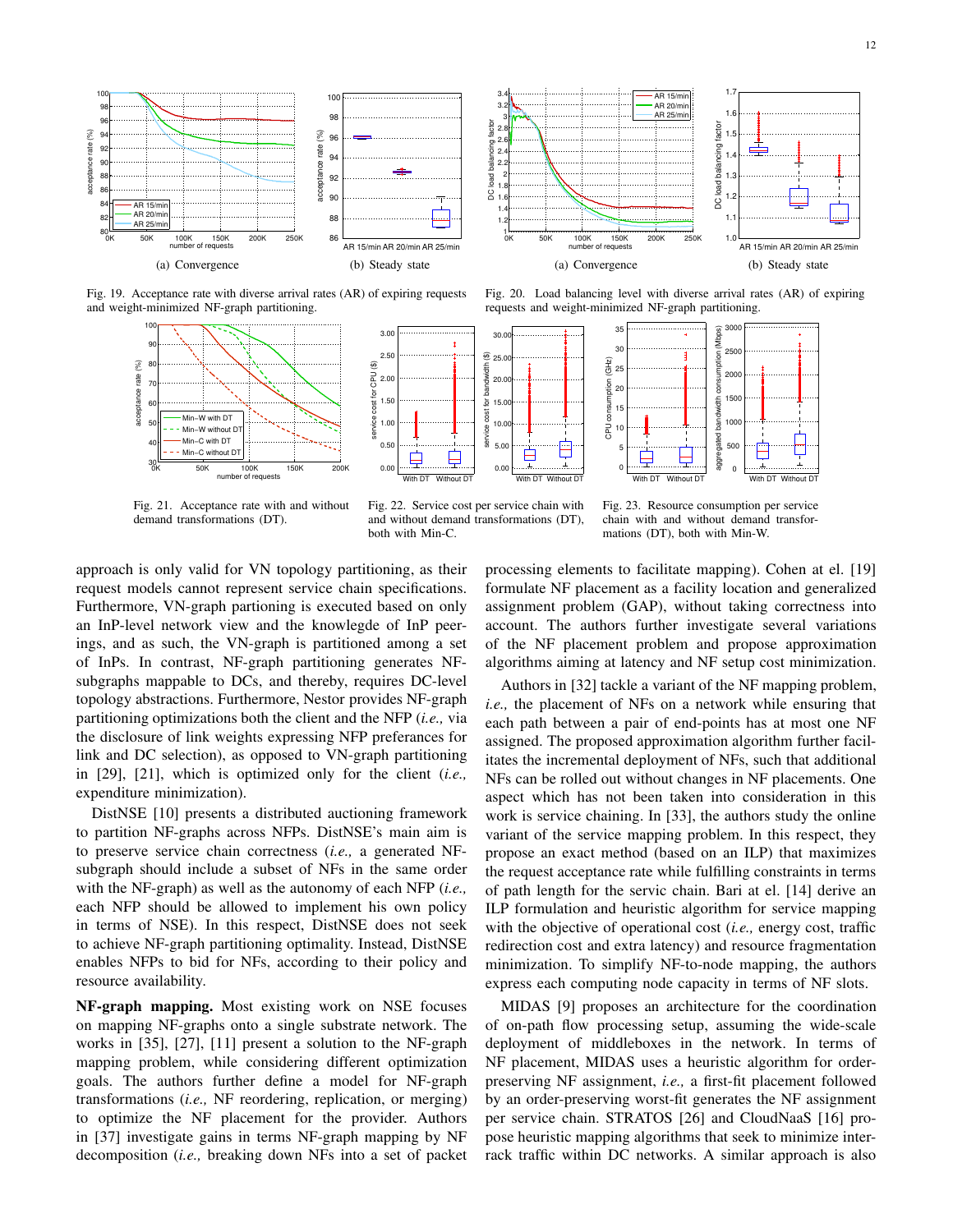taken by Oktopus [13], SecondNet [28] and CloudMirror [30] for the assignment of virtual clusters to DCs. The authors in [48], [34], [41] present frameworks for NFV orchestration in different settings, *i.e.,* over different providers, for 5G mobile networks and over joint cloud and network resources, respectively. In addition, [48] presents a framework for the computation of all feasible mappings of service chains across multiple providers. The authors show a practically acceptable scaling behavior in the number of NFs despite an exponential growth in the local computation time.

Additional studies have tackled the problem of embedding VN- or NF-graphs onto a shared substrate network, relying on heuristic algorithms [46], [49], [31], [15] or linear programs [18], [21], [29]. However, these embedding methods are designed for arbitrary virtual and substrate network topologies, and, hence, are not optimized for NF-graph mapping onto DC networks. The work in [15] is a heuristic approach for a coordinated composition and embedding of non-expiring service chains. Furthermore, existing VN request models can not express bandwidth demand transformations which are required by traffic-scaling NFs.

Compared to all these approaches, Nestor provides a holistic solution for the NSE problem across multiple NFPs, including NF-graph partitioning, rendering of NF-subgraphs mappable to DCs, and NF-subgraph mapping. According to our knowledge, Nestor is the first NSE framework that takes traffic-scaling NFs into account, introducing demand transformations that alleviate the traffic scaling effects. Our evaluation study is focused on multi-provider aspects (*i.e.,* NF-graph partitioning) and more specifically, on the impact of constrasting provider and client objectives on NSE efficiency in terms of request acceptance rate, generated revenue, service cost, and network load balacing.

#### IX. CONCLUSIONS AND FUTURE WORK

In this paper, we presented Nestor, a NSE orchestrator, that addresses the main challenges faced by the mapping of service chains across multiple NFPs. In this respect, we decomposed NSE into two problems (*i.e.,* NF-graph partitioning and NFsubgraph mapping), which we studied separately. For both problems, we presented ILP formulations, and subsequently, derived LP-based solutions for reduced time complexity and better scalability. Especially for NF-graph partitioning, which is the main focus of our study, we provided ILP/LP variants optimized for the client and the NFP. This allowed us to assess the impact of different partitioning optimizations on embedding efficiency. In this respect, we uncovered a trade-off between service cost minimization and revenue maximization. In particular, service cost minimization can potentially lead to cheaper NFaaS offerings, attracting more clients, but at the same time generates suboptimal embeddings that restrict the revenue of NFPs. Conversely, partitioning optimizations driven by NFP policies yield resource efficiency, maximizing the NFPs' revenue, but also entail more expensive and, thus, less competitive NFaaS offerings.

One of the most novel aspects of our work is the introduction of demand transformations, as a feature of our new service model for the specification of NF-graphs. The CPU and bandwidth demand transformations alleviate the traffic scaling effects, especially as they propagate across the NFs in the service chain. Our evaluations show significant resource and service cost savings, from which both the NFPs and the clients benefit. The gains are particularly high for the NFPs who can increase their revenue by embedding 10–15% more service chains, according to our evaluation results.

In future work, we will investigate efficient techniques for scaling existing service chain embeddings due to evolving demands and changes in service chain specifications. This essentially poses the need for coordination of NF placement, NF state transfer, and netwok updates, to minimize configuration overhead and network service disruptions.

## X. ACKNOWLEDGMENTS

This work was partially supported by the EU FP7 T-NOVA Project (619520) and the Collaborative Research Center 1053 (MAKI) funded by the German Research Foundation (DFG).

#### **REFERENCES**

- [1] 4WARD Project, http://www.4ward-project.eu/.
- [2] Amazon EC2 Instance Types, http://aws.amazon.com/ec2/instancetypes/.
- [3] ETSI Network Function Virtualization, http://www.etsi.org/technologiesclusters/technologies/nfv
- [4] GENI: Global Environment for Network Innovations, http://www.geni.net/.
- [5] OPNFV, https://www.opnfv.org/
- [6] SONATA Project, http://www.sonata-nfv.eu/
- [7] T-NOVA Project, http://www.t-nova.eu/.
- [8] UNIFY Project, http://www.fp7-unify.eu/
- [9] A. Abujoda and P. Papadimitriou, MIDAS: Middlebox Discovery and Selection for On-Path Flow Processing, IEEE COMSNETS, Bangalore, India, January 2015.
- [10] A. Abujoda and P. Papadimitriou, DistNSE: Distributed Network Service Embedding Across Multiple Providers, IEEE COMSNETS, Bangalore, India, January 2016.
- [11] D. Adami et al., Effective resource control strategies using OpenFlow in cloud data center, IFIP/IEEE International Symposium on Integrated Network Management, 2013.
- [12] B. Aggarwal et al., EndRE: An end-system redundancy elimination service for enterprises, ACM NSDI 2010, San Jose, USA, April 2010.
- [13] H. Ballani, P. Costa, T. Karagiannis, and A. Rowstron, Towards predictable datacenter networks, ACM SIGCOMM 2011, Toronto, Canada, August 2011.
- [14] M. Bari, S. R. Chowdhury, R. Ahmed, and R. Boutaba, Orchestrating Virtualized Network Functions in NFV, 2015.
- [15] M. T. Beck and J. F. Botero, Coordinated Allocation of Service Function Chains, IEEE GLOBECOM, December 2015.
- [16] T. Benson, A. Akella, A. Shaikh, and S. Sahu, CloudNaaS: a cloud networking platform for enterprise applications, ACM SOCC 2011, Cascais, Portugal, October 2011.
- [17] G. Bolch, S. Greiner, H. de Meer, and K. S. Trivedi, Queueing Networks and Markov Chains, Wiley, 2006.
- [18] M. Chowdhury, M. Rahman, and R. Boutaba, Virtual Network Embedding with Coordinated Node and Link Mapping, IEEE Infocom 2009, Rio de Janeiro, Brazil, April 2009.
- [19] R. Cohen, L. Lewin-Eytan, J. Naor, and D. Raz, Near Optimal Placement of Virtual Network Functions, IEEE INFOCOM, Hong Kong, China, April 2015.
- [20] D. Dietrich, A. Abujoda, and P. Papadimitriou, Network Service Embedding Across Multiple Providers with Nestor, IFIP Networking, Toulouse, France, May 2015.
- [21] D. Dietrich, A. Rizk, and P. Papadimitriou, Multi-Provider Virtual Network Embedding with Limited Information Disclosure, IEEE Transactions on Network and Service Management, 12(2), June 2015, pp.188– 201.